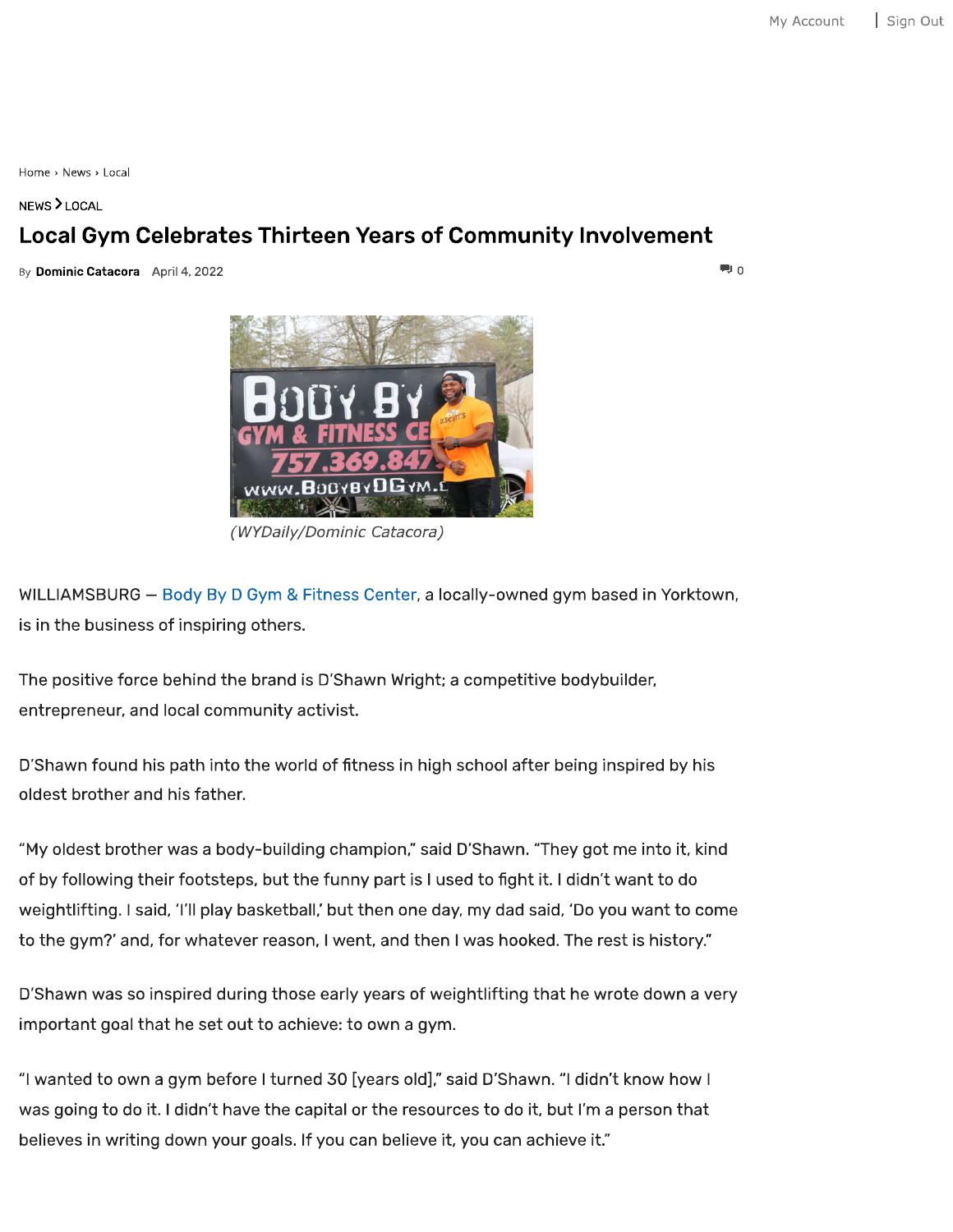day, the gym wanted to move trom where it was to a new location in Yorktown. Ihis would later become the home of Body by D.

When it first opened, the gym was called On Deck Training Complex; a facility that focused on training for baseball. The building had <sup>a</sup> gym as well as its own batting cages.

"What happened is one day they wanted to go different ways," said D'Shawn. "The landlord of the building asked me if I wanted to have a gym in here. Well, my goal was to have a gym before I turned 30. [At] 28 years old, the opportunity came about, and she was like 'You want to do it?' and then I just ran with it."

## **Body By D Gym & Fitness Center**



*(WYDaily/Dominic Catacora)*



*(WYDaily/ Dominic Catacora)*

Upon entering the gym, you might find yourself greeted by a friendly bulldog that roams the building. This adopted "gym dog" typically follows D'Shawn around as he goes about his busy day, which includes helping others train in his gym.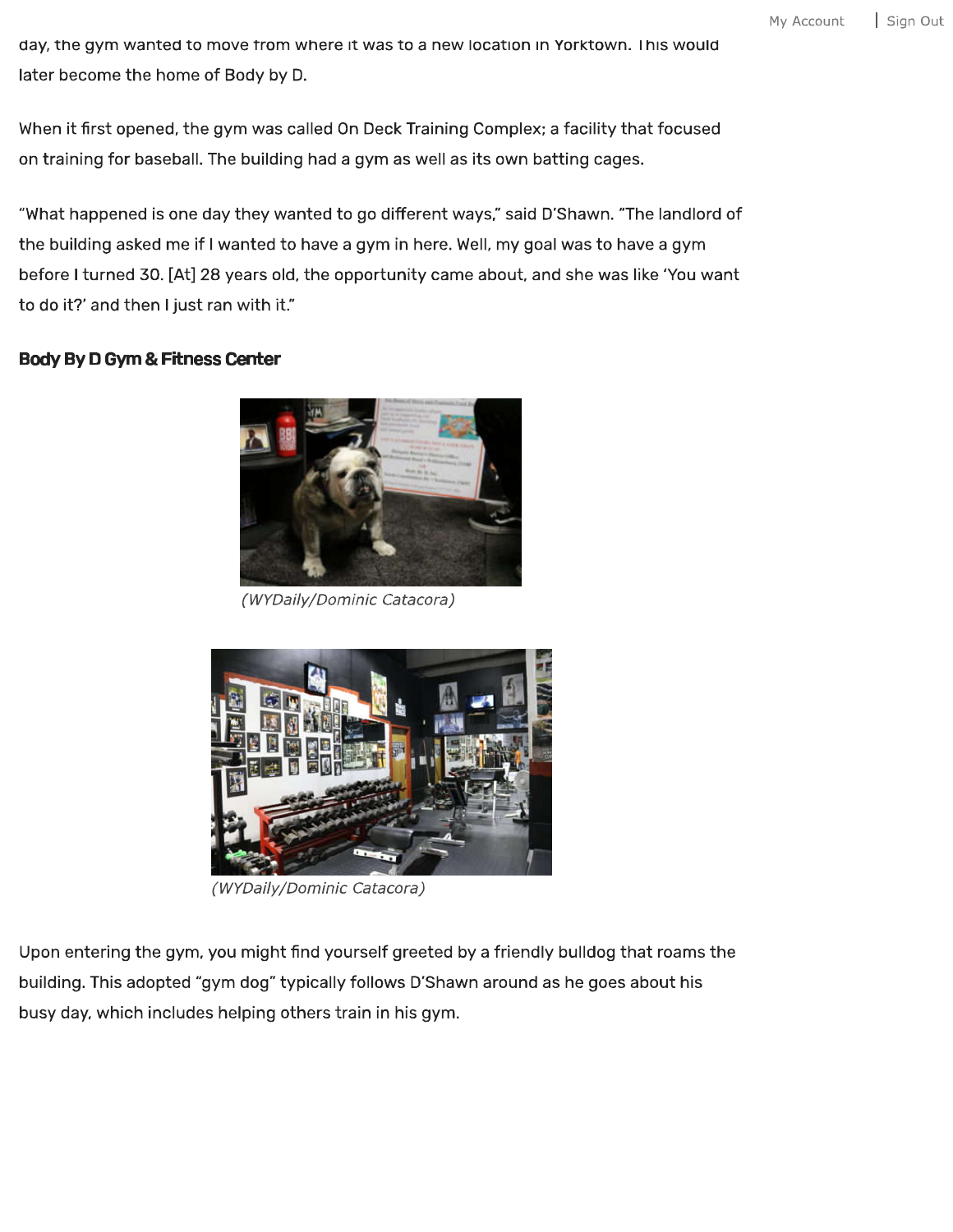

*(WYDaily/Dominic Catacora)*



*(WYDaily/Dominic Catacora)*

The gym itself is packed with all kinds of weights and weight machines for visitors to use. Additionally, there's boxing equipment, treadmills, and cycling machines.



*(WYDaily/Dominic Catacora)*

"Our whole thing is we want to create an environment," said D'Shawn. "A one-stop-shop. Whatever is the thing that you're looking for, we want to be that place for you."

Sharing the same building is another sports-related facility called Premier Sports Center. The business offers a place to play futsal (indoor soccer) with both indoor and outdoor soccer fields.

D'Shawn has <sup>a</sup> commitment to helping others achieve their goals. However, his mentorship is not just a focus on physical goals; D'Shawn said that there is a philosophy that goes hand in hand with the physical training.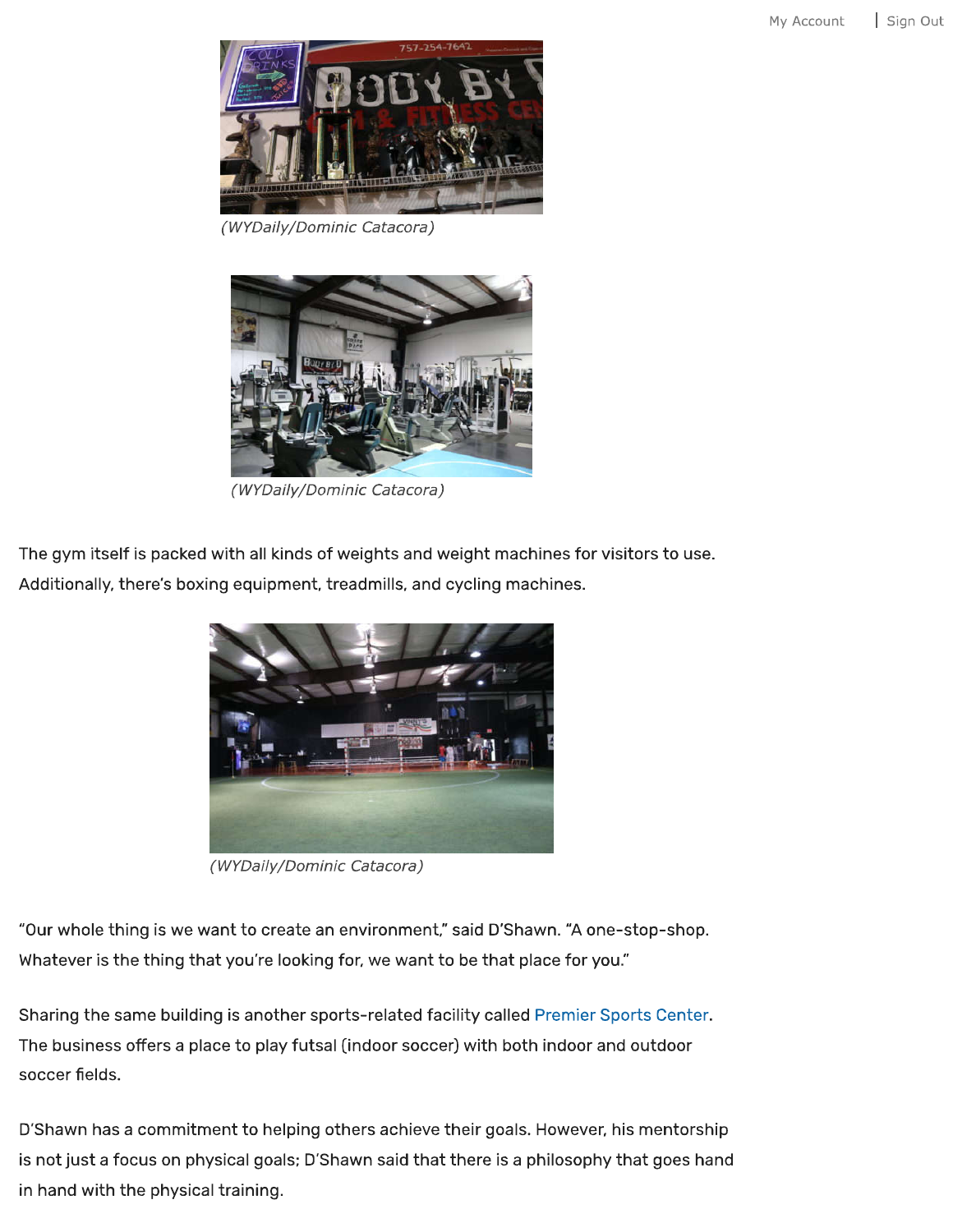detailed about a vacation than they would about their own lives," said D'Shawn. "You ask somebody what they want on vacation, they'll tell you the whole itinerary. Where they're going, how they're getting there, who's taking care of the kids, who's taking care of the animals, what they're wearing, but if you ask somebody what's your goals for life, a lot of the time they' ll be like, 'Whatever happens."'



*(WYDaily/Dominic Catacora)*

"This is bigger than just fitness, " D'Shawn added. "You could change your body but if you have the same mindset in how you work, it defeats the purpose. You have to be able to change your mind. So we believe in that middle part. You change the middle part and the physical part will come automatically. It never fails, but what are the things mentally that you can learn from this process of changing physically?"

The gym recently celebrated its thirteenth anniversary on April 1, 2022. D'Shawn said that he couldn' t have accomplished this on his own.

"God has been really good with the blessings that we have. It's not just me, I work with great people around me who believe in what we do. I've just been blessed," D'Shawn said. "I have great people around me, and we do it together. "

The local gym has grown and expanded over the years. In 2017, Body By D opened up another location in Hayes (22 George Washington Memorial Hwy.) which offers availability 24 hours a day. D'Shawn also owns two barbershops called The Wright Cuts Family Barber Shop and Salon, with one located at 1453 George Washington Memorial Hwy. (Rte. 17) in Gloucester and the other in Newport News at <sup>11745</sup> Defferson Ave. Ste. 5A.

Additionally, D'Shawn and his fiancée, Jenny Joyner, started a not for profit organization called Honey Dam Productions. The focus is on diversity and equality issues as well as issues including anti-bullying. Last year. Honey Dam Productions helped raise money for the Leukemia & Lymphoma Society (LLS), provided community outreach programs that brings law enforcement and the community together, offered fitness boot camps for charity, and a number of other community events.